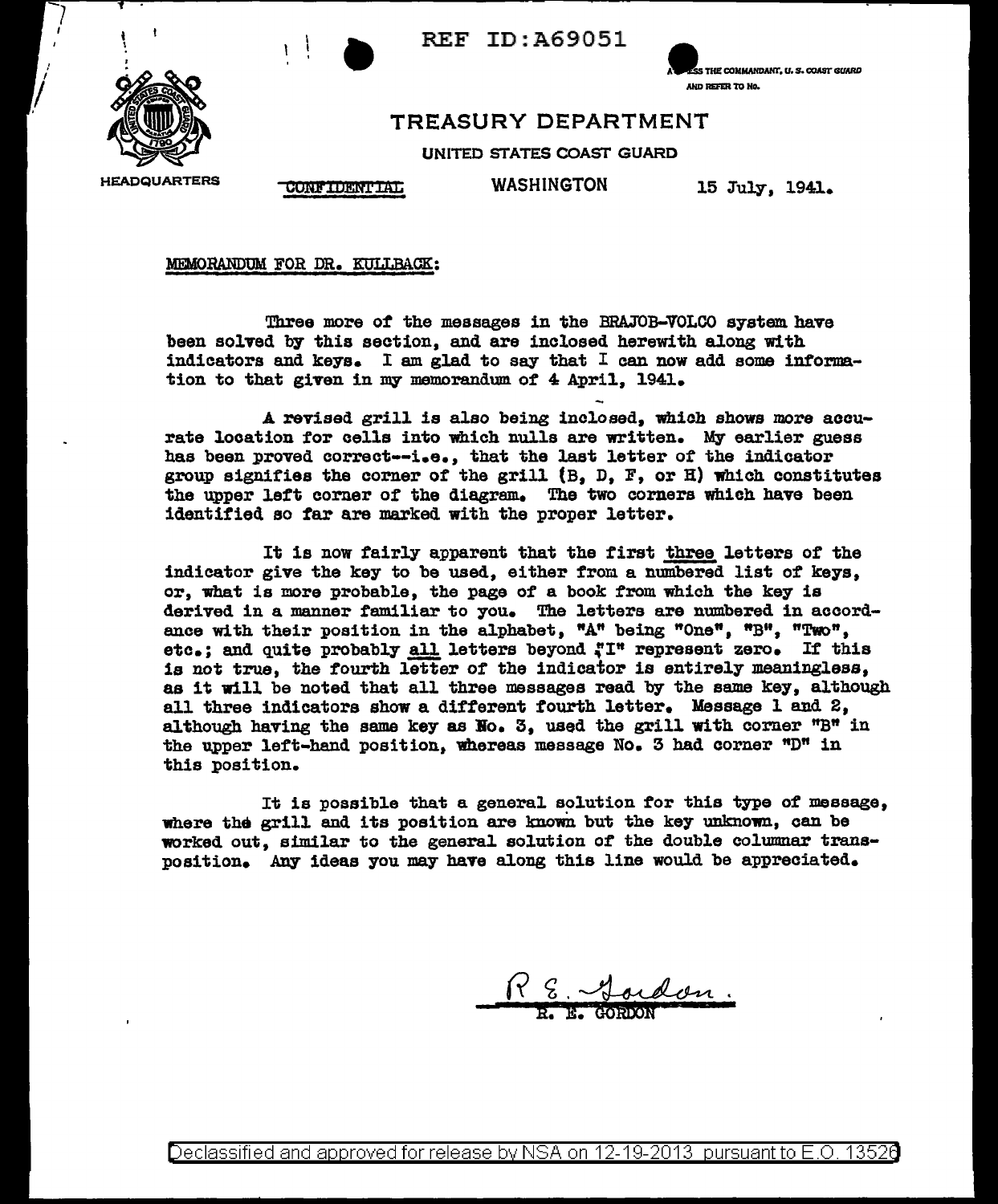**REF ID: A69051 MESSAGE NO. 2** 

18 March, 1941.

TO VOLCO, MEXICO CITY

فسعد

Indicator:  $B$  D B Y B<br>Key :  $5 - 7 - 1 - 13$  $\therefore$  5- 7- 1-12- 8- 2-13-10- 6- 3-11- 4- 9

XSPRUQVOMXZWOFUENFXZWOXDERDORT MITZUENTSQLUESSELNWARXNEUVERSG LUESSELUNGXERSTENSXREAKTIVIERU NGENBISKRIEGSENDEAUSGESETZEXEN TDGEIDUNGERSTNAQKRIEGSENDEXZWO TENSXSWEDISQEDECKADRESSETFROEK , ENXFROEKENXULLAXULLAXGEINRIHXM OBERGXMOBERGXSTYRMANNSGATANXST YRMANNSGATANXZWOEINSXSTOCKHOLK XS TO CKHOLMXDRITTENSXFRAUUND JUN GELASSENGRUESSENSX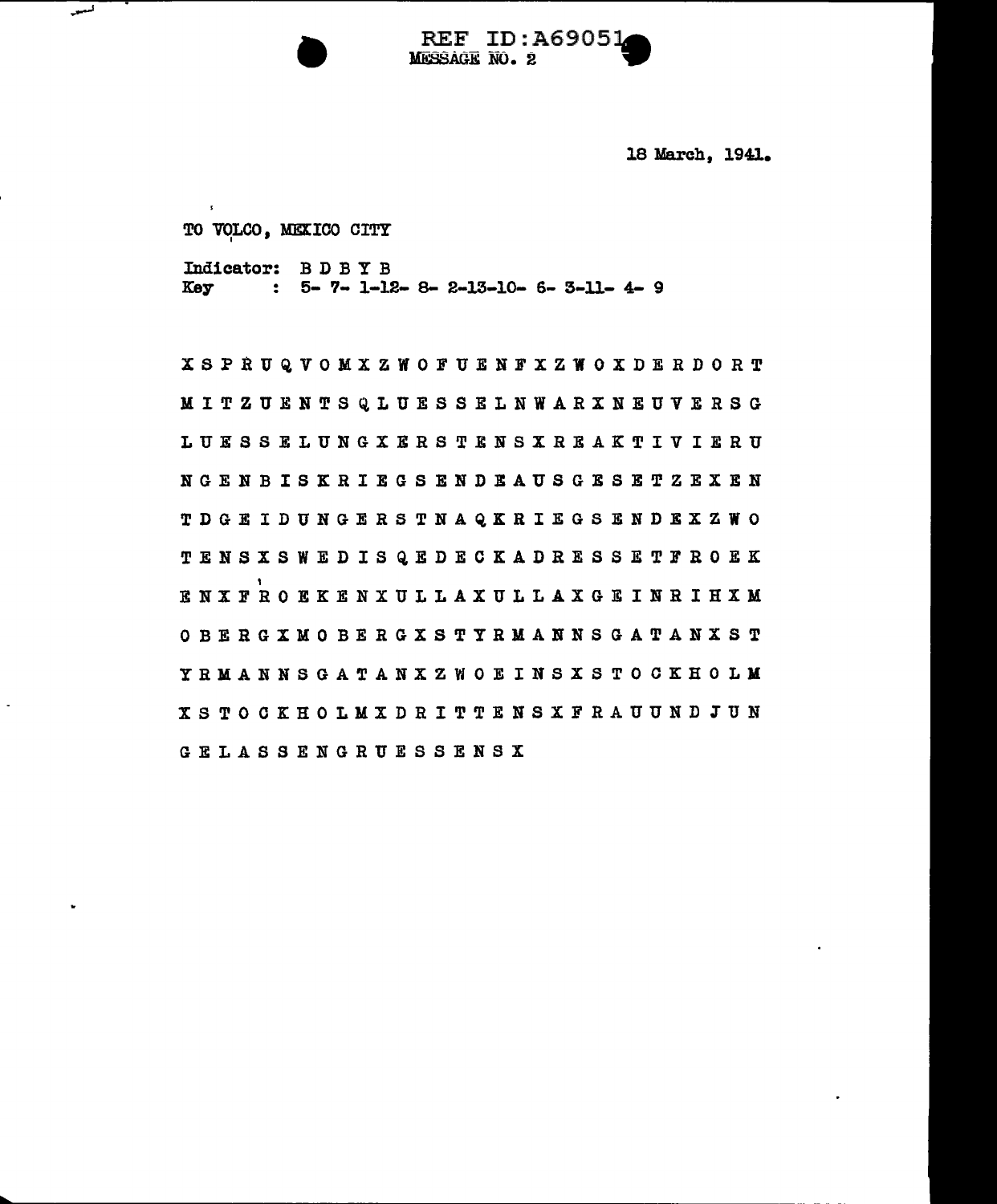**REF ID: A69051** 

MESSAGE NO. 1

18 December 1940.

TO BRAJOB, BERLIN

Indicator: BDBTB **Key**  $5 - 7 - 1 - 12 - 8 - 2 - 13 - 10 - 6 - 3 - 11 - 4 - 9$ 

NRXZWOXUNSERSENDERXGLENNXWIRDX ABXAUFBITTEXHILGERTXAUGFUERANR UFXNEWYORKXUNTERXGBOXZURVERFUE GUNGS TEHENX GLENNKANNXZZTXNURSE NDENAUFXVIERZEHNFUENFNULLAQTXA NRUFENNYXAMXZWONULLUNDZWOEINSX DEZXDREIUNDZWANZIGUHRXMEZVERST AENDIGTDAHERXHBGXWEGENXTRAMPXM **AXUMORIS**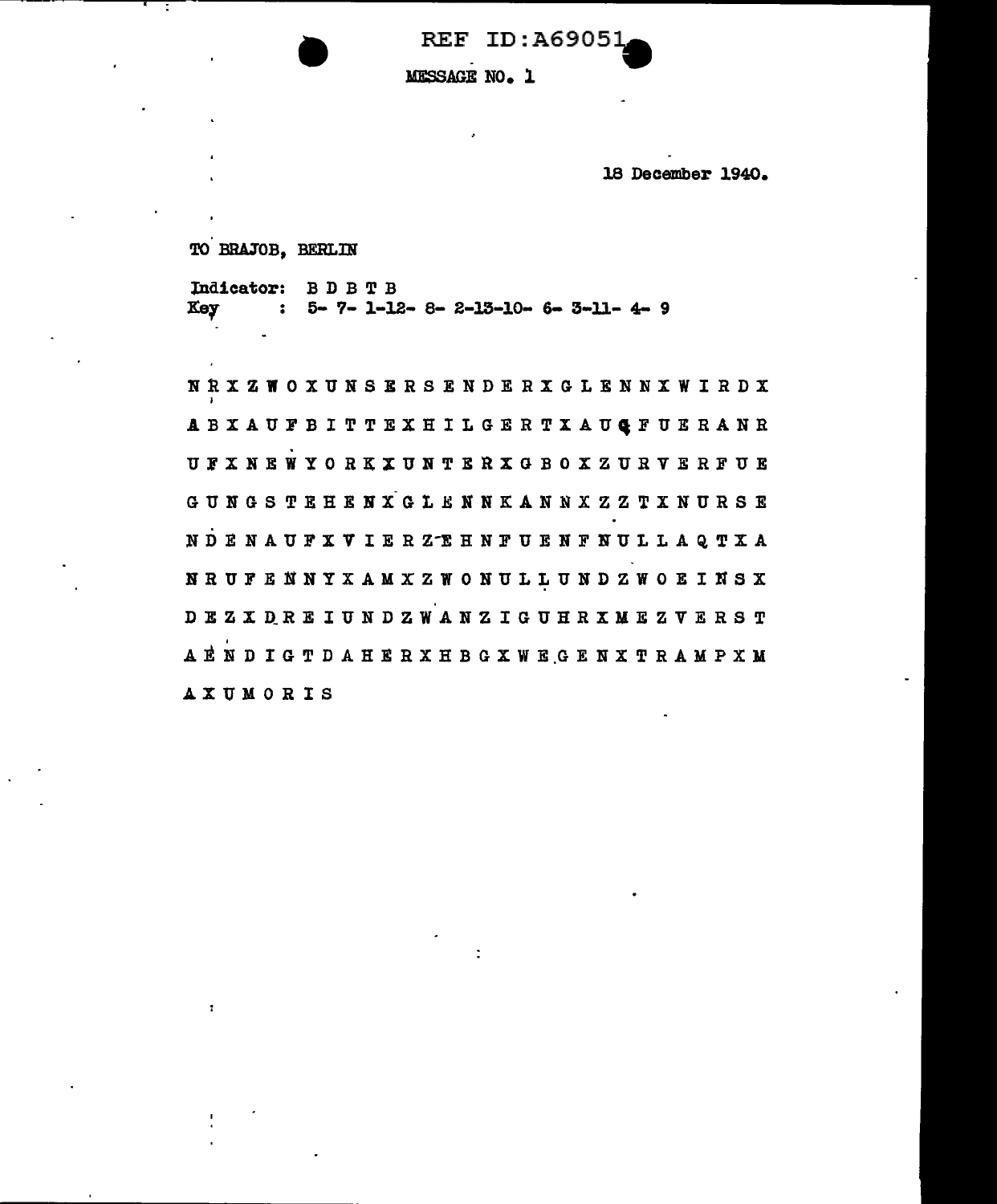REF ID:A69051

### MESSAGE NO. 3

 $\overline{\bullet}$ 

25 March, 1941.

TO VOLCO, MEXICO CITY

Indicator: B D B Z D  $: 5 - 7 - 1 - 12 - 8 - 2 - 13 - 10 - 6 - 3 - 11 - 4 - 9$ Key

WEITEREFESTSTELLUNGEBNUEBAERZE I TZ UE NDERBOMBDEACUFXFOFRISBAMK XFORIS BANKXINS BESONDEREURHGEBE RIMEINZELNENDRYINKGENDBERIQTEN

 $\mathbf{x}$ 

 $\ddot{\phantom{a}}$ 

 $\bar{\mathbf{r}}$ 

 $\tilde{\phantom{a}}$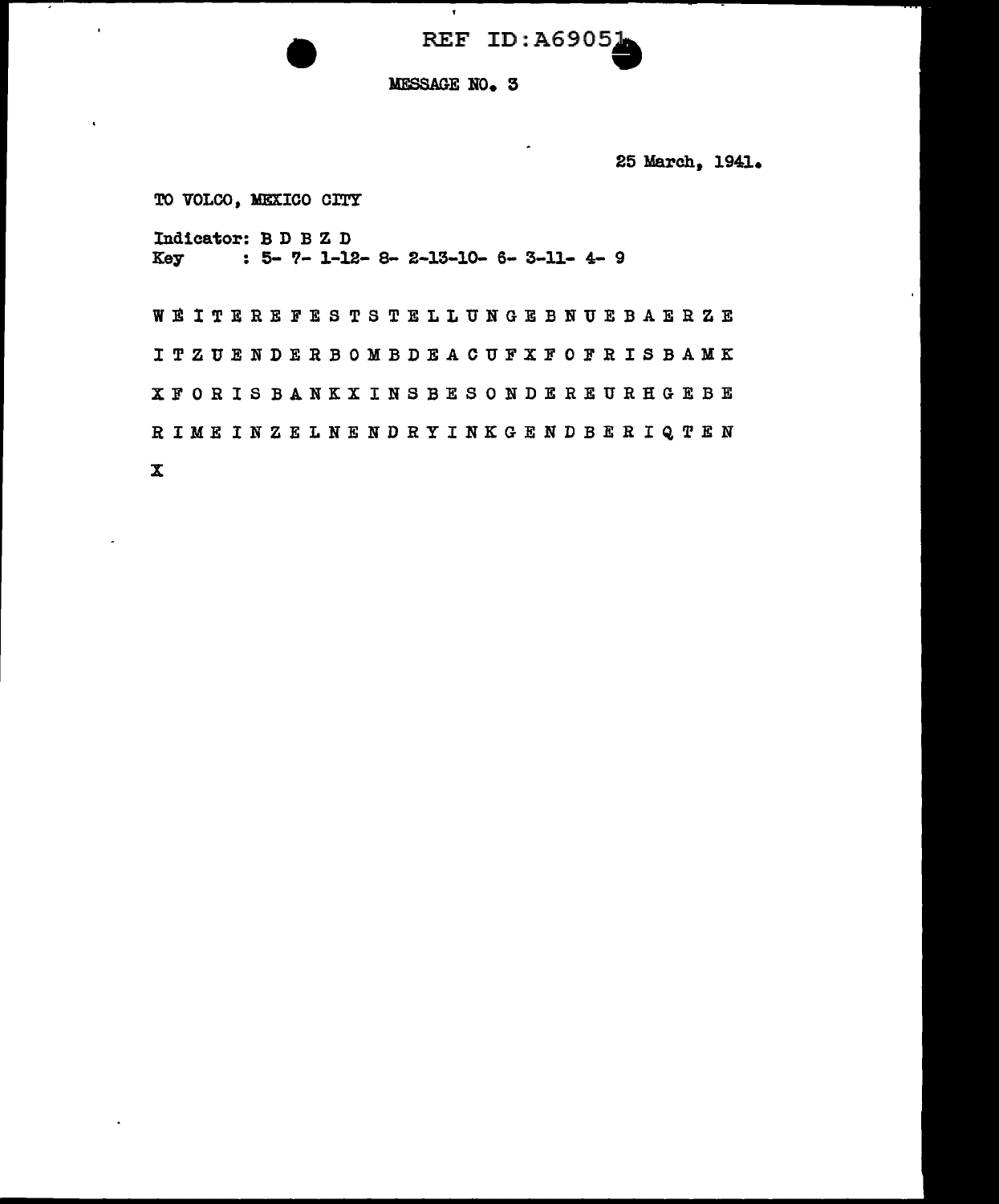REF ID:A69051

 $BDF14$ 

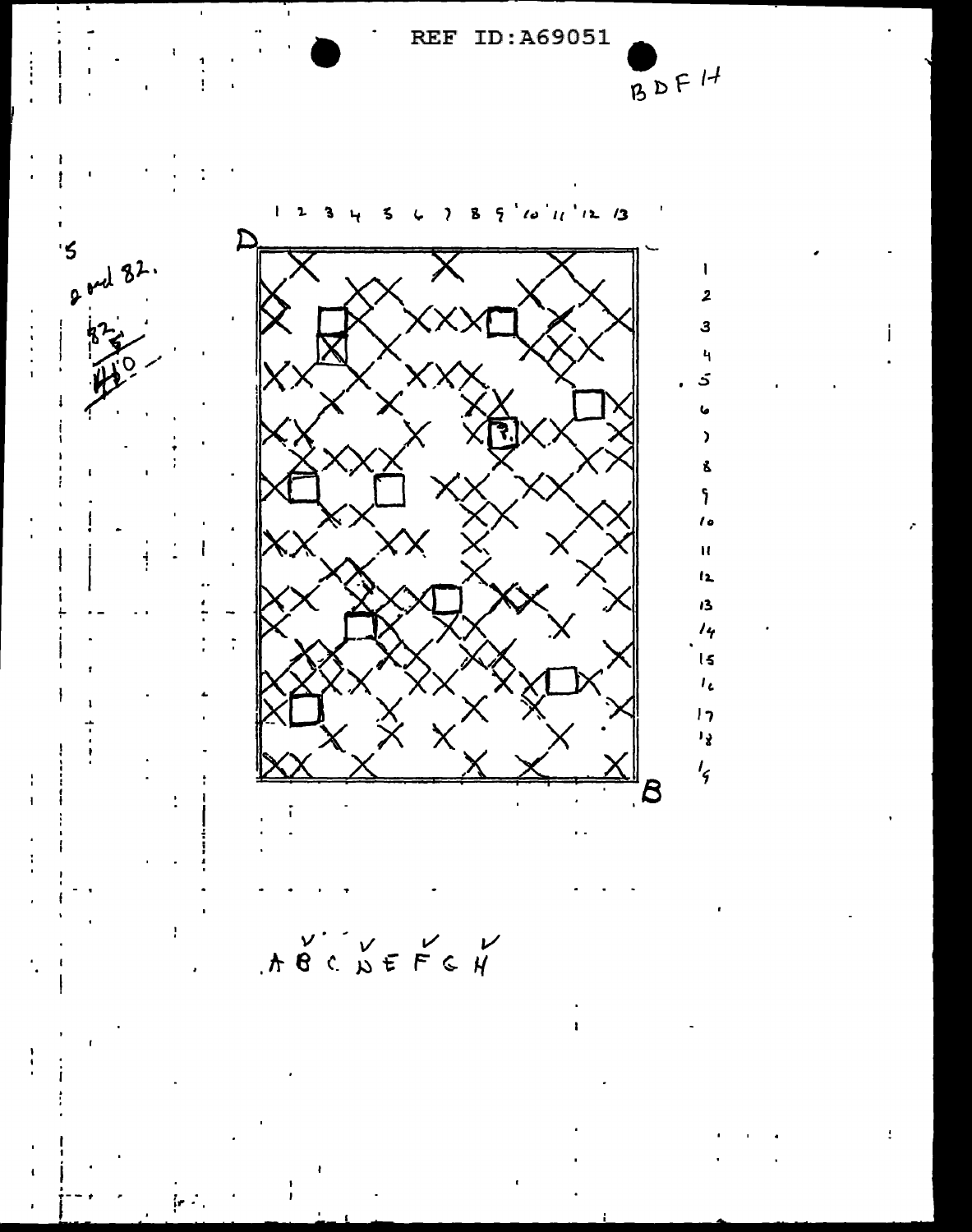

#### NOTES ON ATTACHED GRILL:

....

1

This is the grill used by the  $B R A J O B -$ V 0 L 0 0 people. The cells outlined in red indicate that nulls are written into these places. The cells crossed out indicate those in which letters cannot be written. The bonifide letters of the message are written in the diagram horizontally from left to right in the cells not crossed out, and taken out in the manner described in my memorandum of 4 April, 1941.

R. E. Gordon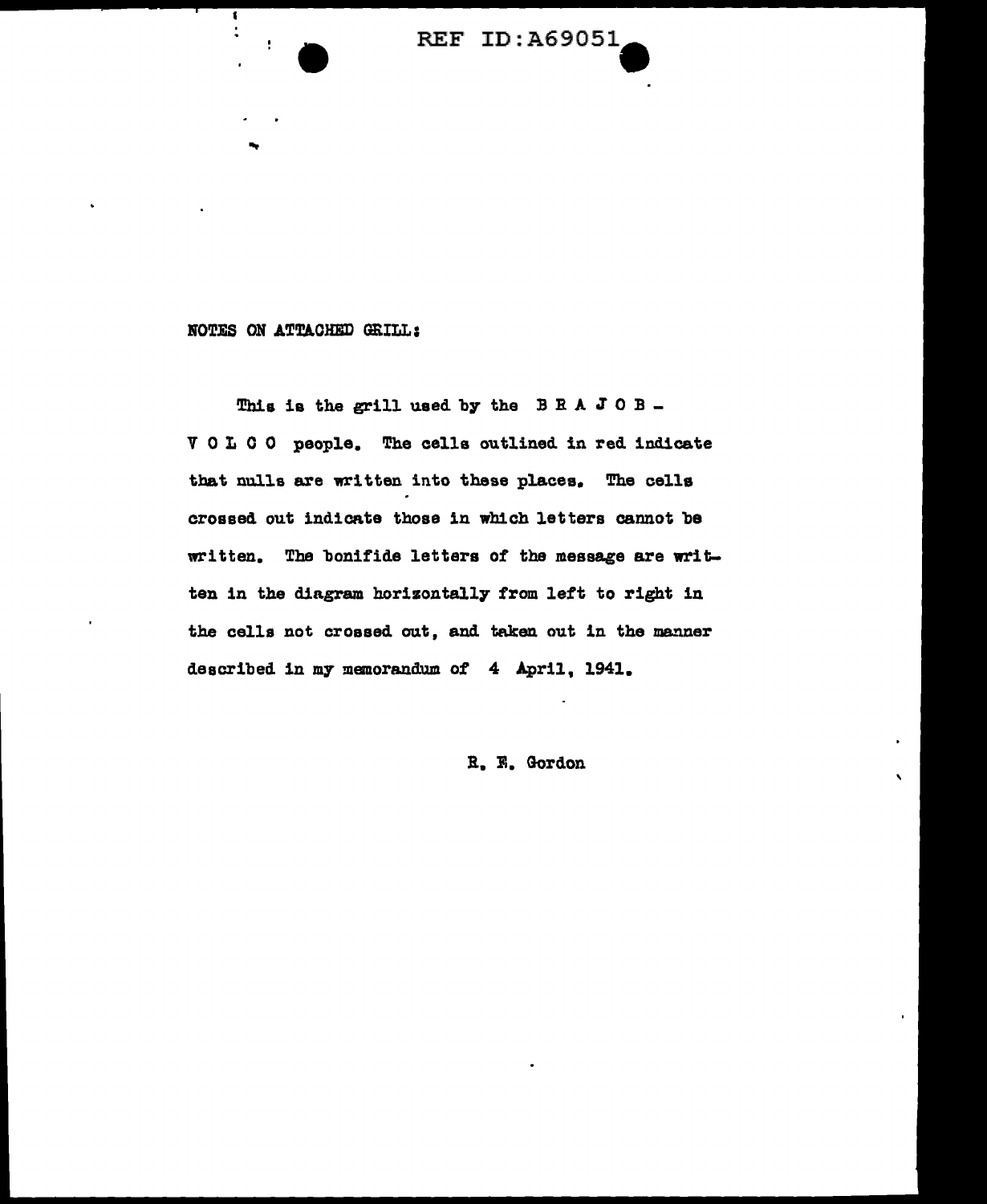